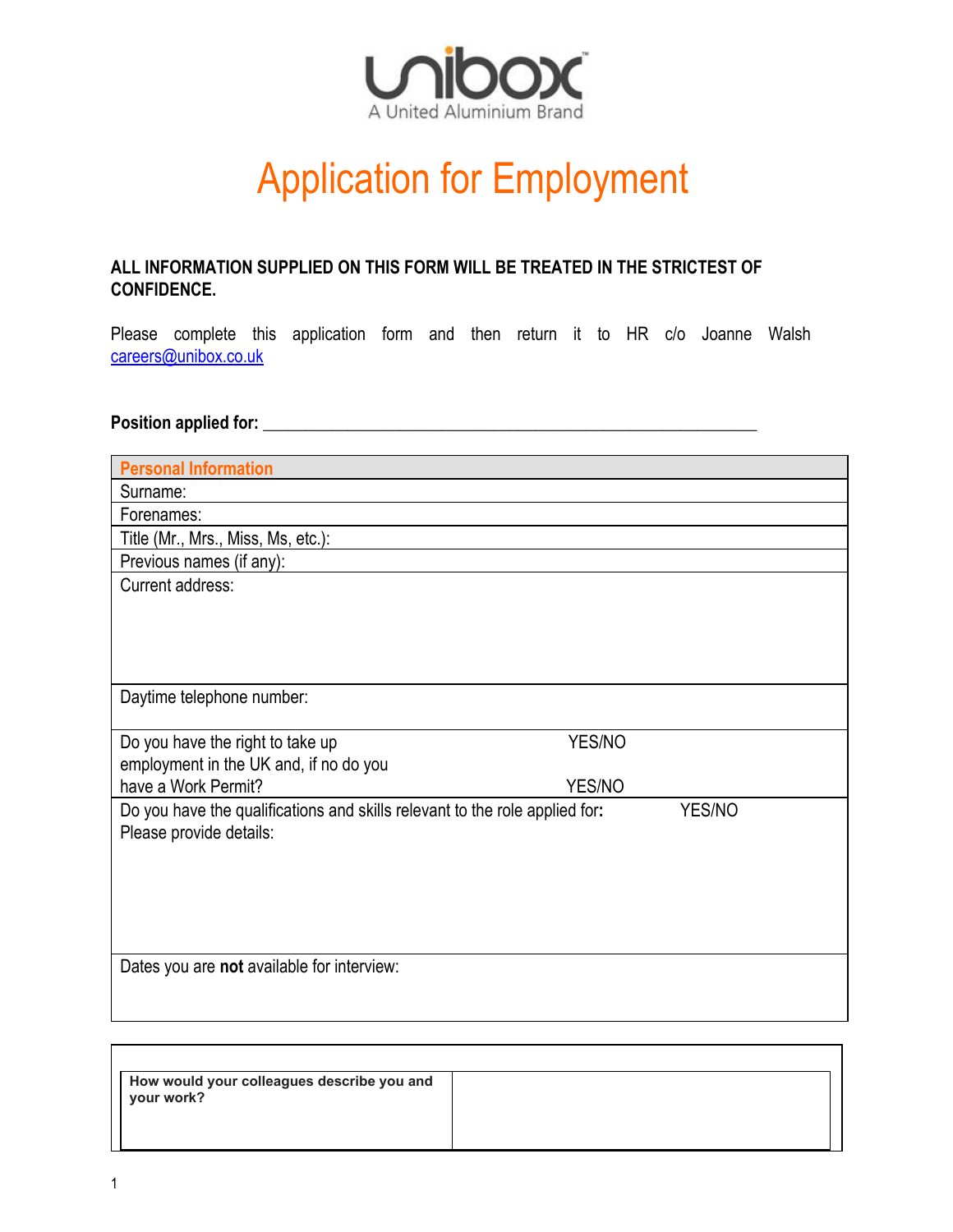| What attracts you to our industry?                                                              |  |
|-------------------------------------------------------------------------------------------------|--|
|                                                                                                 |  |
|                                                                                                 |  |
| What is the biggest mistake you have ever<br>made?                                              |  |
|                                                                                                 |  |
|                                                                                                 |  |
| What type of sales cycle is most rewarding to                                                   |  |
| you? Long for a big ticket or a series of smaller<br>more frequent sales?                       |  |
|                                                                                                 |  |
|                                                                                                 |  |
| What has been your most significant success?                                                    |  |
|                                                                                                 |  |
|                                                                                                 |  |
| Describe a difficult challenge and/or rejection<br>you faced in the past and how you responded. |  |
|                                                                                                 |  |
|                                                                                                 |  |
| What is your greatest ambition?                                                                 |  |
|                                                                                                 |  |
|                                                                                                 |  |
| What keeps you awake at night?                                                                  |  |
|                                                                                                 |  |
|                                                                                                 |  |
| What was the last book you read?                                                                |  |
|                                                                                                 |  |
|                                                                                                 |  |
| What would be your alternative career?                                                          |  |
|                                                                                                 |  |
|                                                                                                 |  |
| What would you say the top 3 open ended<br>questions for initial sales calls would be?          |  |